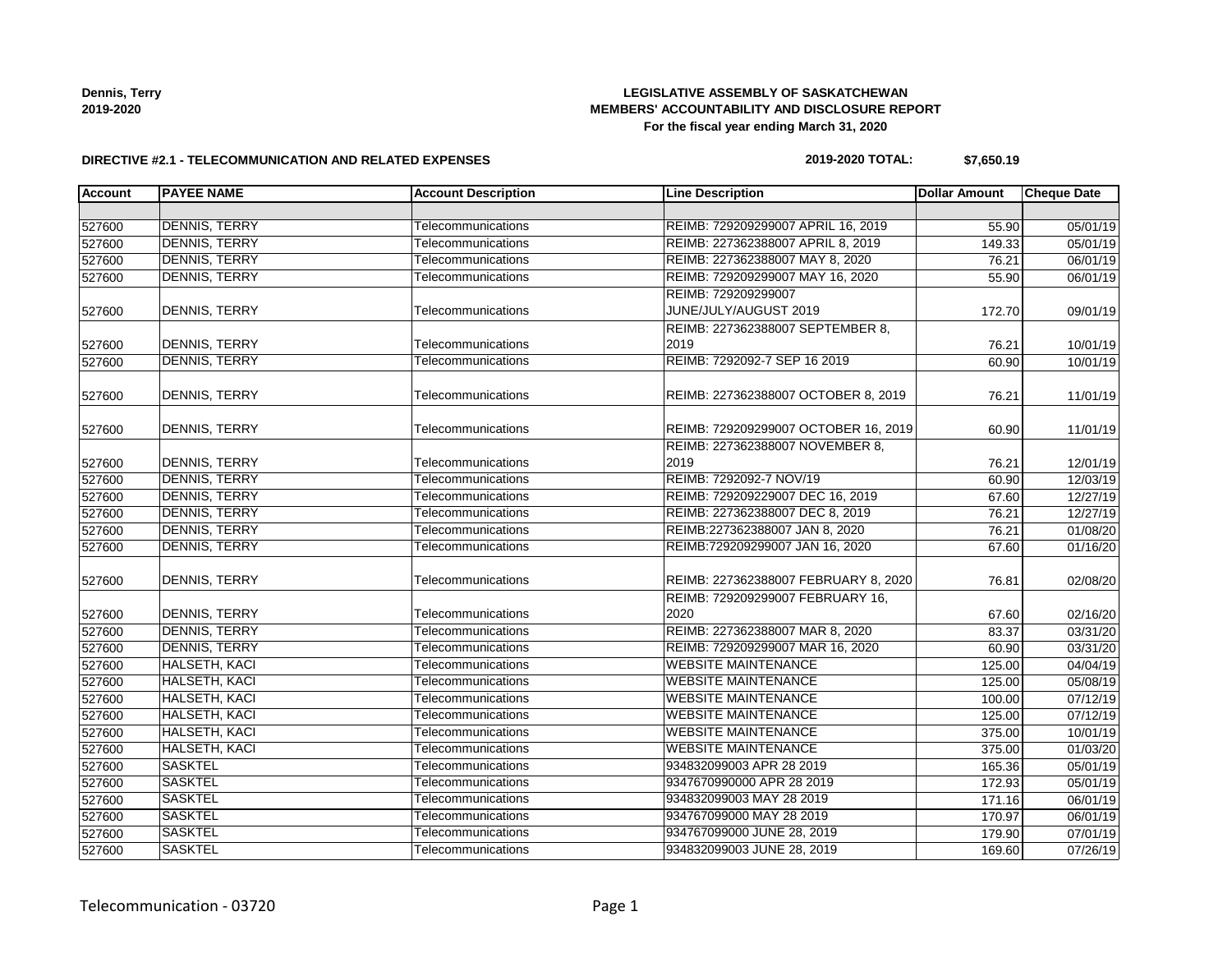| Account | <b>PAYEE NAME</b> | <b>Account Description</b> | <b>Line Description</b>         | <b>Dollar Amount</b> | <b>Cheque Date</b> |
|---------|-------------------|----------------------------|---------------------------------|----------------------|--------------------|
| 527600  | <b>SASKTEL</b>    | Telecommunications         | 934767099000 JULY 2019          | 170.61               | 08/01/19           |
| 527600  | <b>SASKTEL</b>    | Telecommunications         | 934832099003 JULY 2019          | 169.60               | 08/09/19           |
| 527600  | <b>SASKTEL</b>    | Telecommunications         | 934832099003 AUGUST 28, 2019    | 169.60               | 09/01/19           |
| 527600  | <b>SASKTEL</b>    | Telecommunications         | 934767099000 AUGUST 28, 2019    | 165.78               | 09/01/19           |
| 527600  | <b>SASKTEL</b>    | <b>Telecommunications</b>  | 934832099003 SEPTEMBER 28, 2019 | 169.60               | 10/01/19           |
| 527600  | <b>SASKTEL</b>    | Telecommunications         | 934767099000 SEPTEMBER 28, 2019 | 171.84               | 10/01/19           |
| 527600  | <b>SASKTEL</b>    | Telecommunications         | 934767099000 OCTOBER 28, 2019   | 177.35               | 11/01/19           |
| 527600  | <b>SASKTEL</b>    | <b>Telecommunications</b>  | 934832099003 OCTOBER 28, 2019   | 174.69               | 11/01/19           |
| 527600  | <b>SASKTEL</b>    | Telecommunications         | 934832099003 NOVEMBER 28, 2019  | 169.60               | 12/01/19           |
| 527600  | SASKTEL           | Telecommunications         | 934767099000 NOVEMBER 28, 2019  | 162.01               | 12/01/19           |
| 527600  | <b>SASKTEL</b>    | Telecommunications         | 934767099000 DEC 28, 2019       | 163.65               | 01/01/20           |
| 527600  | SASKTEL           | Telecommunications         | 934832099003 DEC 28, 2019       | 169.60               | 01/01/20           |
| 527600  | SASKTEL           | <b>Telecommunications</b>  | 934767099000 JANUARY 28, 2020   | 162.88               | 02/01/20           |
| 527600  | <b>SASKTEL</b>    | Telecommunications         | 934832099003 JANUARY 28, 2020   | 169.60               | 02/01/20           |
| 527600  | <b>SASKTEL</b>    | Telecommunications         | 934832099003 FEB 28, 2020       | 174.69               | 03/01/20           |
| 527600  | <b>SASKTEL</b>    | Telecommunications         | 934767099000 FEB 28, 2020       | 169.05               | 03/01/20           |
| 530600  | <b>SASKTEL</b>    | Placement - Tender Ads     | 9347670990000 APR 28 2019       | 107.95               | 05/01/19           |
| 530600  | SASKTEL           | Placement - Tender Ads     | 934767099000 MAY 28 2019        | 107.95               | 06/01/19           |
| 530600  | SASKTEL           | Placement - Tender Ads     | 934767099000 JUNE 28, 2019      | 107.95               | 07/01/19           |
| 530600  | <b>SASKTEL</b>    | Placement - Tender Ads     | 934767099000 JULY 2019          | 107.95               | 08/01/19           |
| 530600  | <b>SASKTEL</b>    | Placement - Tender Ads     | 934767099000 AUGUST 28, 2019    | 107.95               | 09/01/19           |
| 530600  | SASKTEL           | Placement - Tender Ads     | 934767099000 SEPTEMBER 28, 2019 | 107.95               | 10/01/19           |
| 530600  | <b>SASKTEL</b>    | Placement - Tender Ads     | 934767099000 OCTOBER 28, 2019   | 107.95               | 11/01/19           |
| 530600  | <b>SASKTEL</b>    | Placement - Tender Ads     | 934767099000 NOVEMBER 28, 2019  | 107.95               | 12/01/19           |
| 530600  | SASKTEL           | Placement - Tender Ads     | 934767099000 DEC 28, 2019       | 107.95               | 01/01/20           |
| 530600  | <b>SASKTEL</b>    | Placement - Tender Ads     | 934767099000 JANUARY 28, 2020   | 107.95               | 02/01/20           |
| 530600  | <b>SASKTEL</b>    | Placement - Tender Ads     | 934767099000 FEB 28, 2020       | 107.95               | 03/01/20           |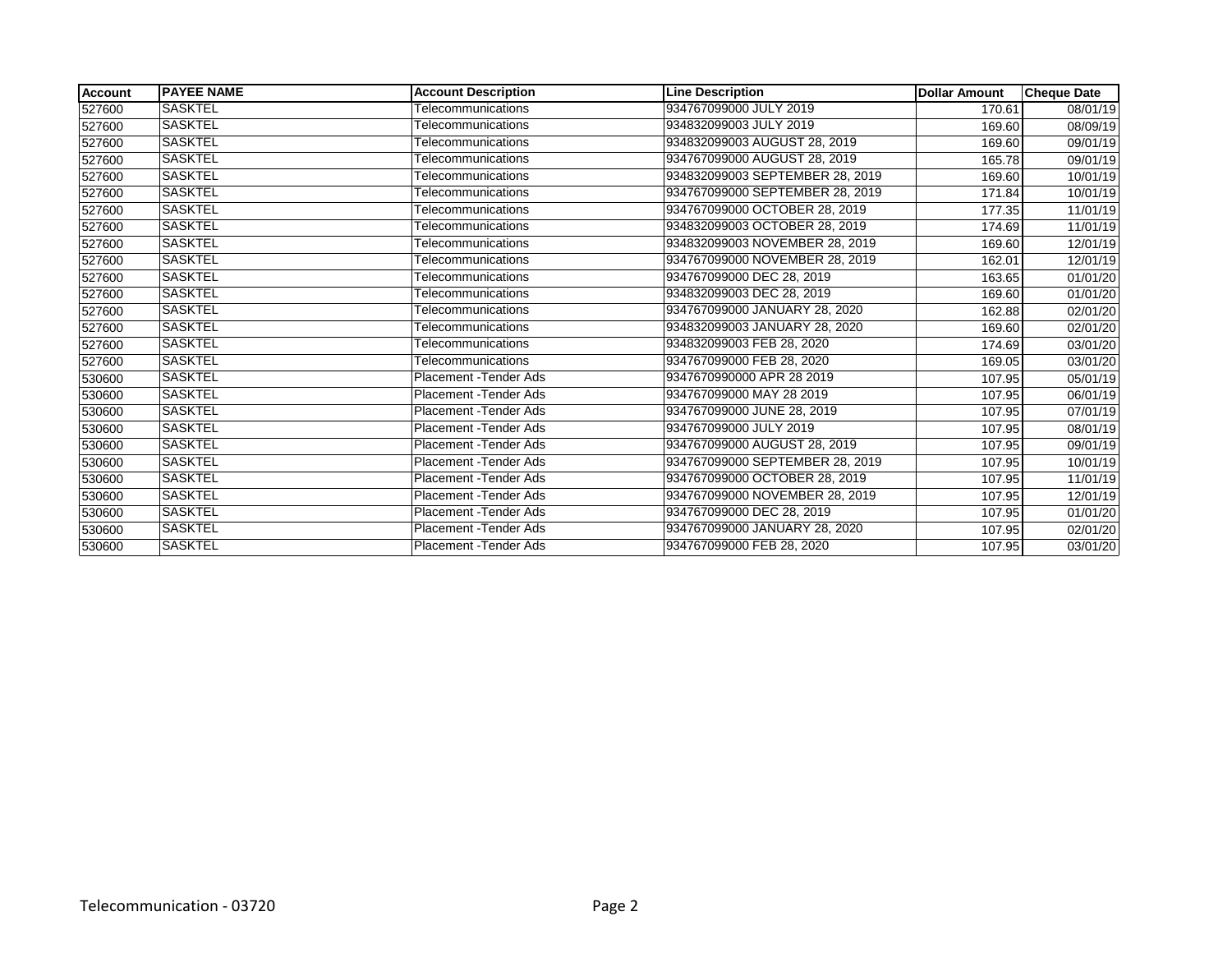| Dennis, Terry |
|---------------|
| 2019-2020     |

# **LEGISLATIVE ASSEMBLY OF SASKATCHEWAN MEMBERS' ACCOUNTABILITY AND DISCLOSURE REPORT For the fiscal year ending March 31, 2020**

## **DIRECTIVE #3.1 - MLA TRAVEL AND LIVING EXPENSES**

| 2019-2020 TOTAL: | \$31,012.53 |
|------------------|-------------|
|------------------|-------------|

| <b>Account</b> | <b>PAYEE NAME</b>    | <b>Account Description</b>  | <b>Line Description</b>    | <b>Dollar Amount</b> | <b>Cheque Date</b> |
|----------------|----------------------|-----------------------------|----------------------------|----------------------|--------------------|
|                |                      |                             |                            |                      |                    |
|                |                      |                             | MARCH 2019 MLA REGINA      |                      |                    |
| 541900         | <b>DENNIS, TERRY</b> | Elected Rep - Travel        | <b>ACCOMMODATIONS</b>      | 860.53               | 05/01/19           |
| 541900         | <b>DENNIS, TERRY</b> | Elected Rep - Travel        | MLA TRAVEL APR 1-30 2019   | 1,990.64             | 05/01/19           |
|                |                      |                             | APRIL 2019 MLA REGINA      |                      |                    |
| 541900         | <b>DENNIS, TERRY</b> | <b>Elected Rep - Travel</b> | <b>ACCOMMODATIONS</b>      | 786.29               | 05/01/19           |
| 541900         | <b>DENNIS, TERRY</b> | <b>Elected Rep - Travel</b> | MLA TRAVEL MAY 1-25 2019   | 1,357.52             | 06/05/19           |
|                |                      |                             | MAY 2019 MLA REGINA        |                      |                    |
| 541900         | <b>DENNIS, TERRY</b> | Elected Rep - Travel        | <b>ACCOMMODATIONS</b>      | 687.39               | 06/24/19           |
| 541900         | <b>DENNIS, TERRY</b> | <b>Elected Rep - Travel</b> | MLA TRAVEL JUN 7-24 2019   | 994.30               | 07/01/19           |
|                |                      |                             | MAY 2019 MLA REGINA        |                      |                    |
| 541900         | DENNIS, TERRY        | <b>Elected Rep - Travel</b> | <b>ACCOMMODATIONS</b>      | 68.77                | 07/01/19           |
|                |                      |                             | JUNE 2019 MLA REGINA       |                      |                    |
| 541900         | <b>DENNIS, TERRY</b> | Elected Rep - Travel        | <b>ACCOMMODATIONS</b>      | 3,088.12             | 08/01/19           |
|                |                      |                             | JULY 2019 MLA REGIN        |                      |                    |
| 541900         | <b>DENNIS, TERRY</b> | Elected Rep - Travel        | <b>ACCOMMODATIONS</b>      | 678.25               | 08/01/19           |
| 541900         | <b>DENNIS, TERRY</b> | <b>Elected Rep - Travel</b> | MLA TRAVEL JUL 1-28 2019   | 279.99               | 08/01/19           |
|                |                      |                             | AUG 2019 MLA REGINA        |                      |                    |
| 541900         | <b>DENNIS, TERRY</b> | <b>Elected Rep - Travel</b> | <b>ACCOMMODATIONS</b>      | 751.31               | 09/01/19           |
| 541900         | <b>DENNIS, TERRY</b> | <b>Elected Rep - Travel</b> | MLA TRAVEL AUG 3-21 2019   | 1,535.79             | 09/04/19           |
|                |                      |                             | SEP 2019 MLA REGINA        |                      |                    |
| 541900         | DENNIS, TERRY        | Elected Rep - Travel        | <b>ACCOMMODATIONS</b>      | 664.71               | 10/01/19           |
| 541900         | <b>DENNIS, TERRY</b> | <b>Elected Rep - Travel</b> | MLA TRAVEL SEP 2-27 2019   | 1,096.81             | 10/15/19           |
| 541900         | <b>DENNIS, TERRY</b> | <b>Elected Rep - Travel</b> | MLA TRAVEL OCT 3-31, 2019  | 1,486.65             | 11/01/19           |
| 541900         | <b>DENNIS, TERRY</b> | <b>Elected Rep - Travel</b> | MLA TRAVEL NOV 2-30, 2019  | 3,930.82             | 12/10/19           |
|                |                      |                             | OCT 2019 MLA REGINA        |                      |                    |
| 541900         | <b>DENNIS, TERRY</b> | Elected Rep - Travel        | <b>ACCOMMODATIONS</b>      | 713.72               | 12/13/19           |
|                |                      |                             | NOV 2019 MLA REGINA        |                      |                    |
| 541900         | <b>DENNIS, TERRY</b> | Elected Rep - Travel        | <b>ACCOMMODATION</b>       | 701.46               | 12/13/19           |
| 541900         | <b>DENNIS, TERRY</b> | <b>Elected Rep - Travel</b> | MLA TRAVEL DEC 1-16, 2019  | 3,717.87             | 12/30/19           |
| 541900         | <b>DENNIS, TERRY</b> | <b>Elected Rep - Travel</b> | MLA TRAVEL DEC 5-12, 2019  | 409.32               | 01/10/20           |
|                |                      |                             | DEC 2019 MLA REGINA        |                      |                    |
| 541900         | DENNIS, TERRY        | <b>Elected Rep - Travel</b> | <b>ACCOMMODATIONS</b>      | 742.35               | 01/15/20           |
|                |                      |                             | JAN 2020 MLA REGINA        |                      |                    |
| 541900         | <b>DENNIS, TERRY</b> | Elected Rep - Travel        | <b>ACCOMMODATIONS</b>      | 748.77               | 02/03/20           |
| 541900         | <b>DENNIS, TERRY</b> | <b>Elected Rep - Travel</b> | MLA TRAVEL JAN 7-21, 2020  | 939.00               | 02/03/20           |
| 541900         | <b>DENNIS, TERRY</b> | <b>Elected Rep - Travel</b> | MLA TRAVEL FEB 25-29, 2020 | 211.15               | 03/04/20           |
|                |                      |                             | FEB 2020 MLA REGINA        |                      |                    |
| 541900         | DENNIS, TERRY        | Elected Rep - Travel        | <b>ACCOMMODATIONS</b>      | 367.52               | 03/16/20           |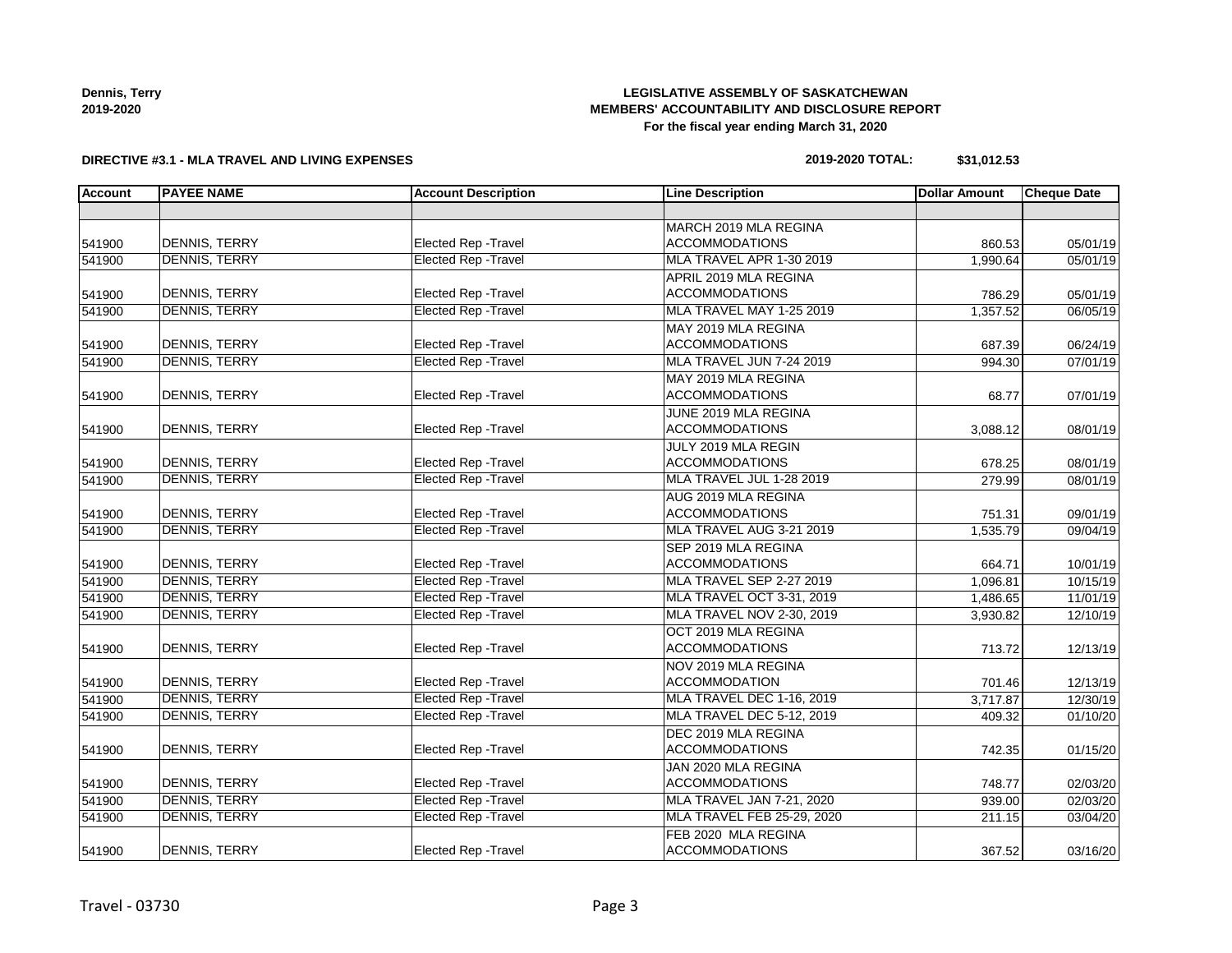| <b>Account</b> | <b>IPAYEE NAME</b>    | <b>IAccount Description</b> | <b>Line Description</b>   | <b>IDollar Amount</b> | <b>ICheque Date</b> |
|----------------|-----------------------|-----------------------------|---------------------------|-----------------------|---------------------|
|                |                       |                             | MAR 2020 MLA REGINA       |                       |                     |
| 541900         | <b>IDENNIS, TERRY</b> | Elected Rep - Travel        | <b>ACCOMMODATION</b>      | 387.48                | 03/31/20            |
| 541900         | <b>IDENNIS, TERRY</b> | Elected Rep - Travel        | MLA TRAVEL MAR 1-20, 2020 | ,816.00               | 03/31/20            |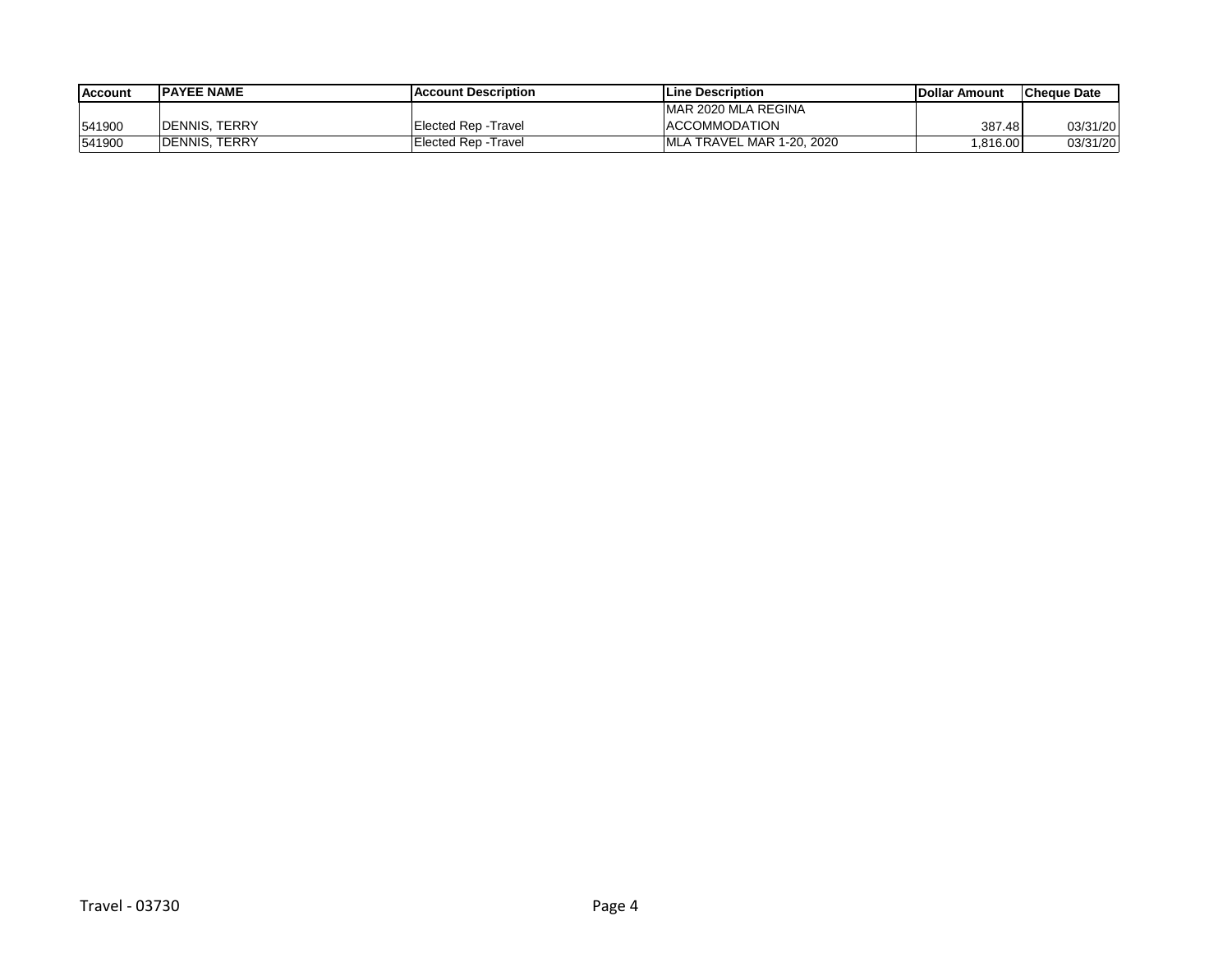**Dennis, Terry 2019-2020**

# **LEGISLATIVE ASSEMBLY OF SASKATCHEWAN MEMBERS' ACCOUNTABILITY AND DISCLOSURE REPORT For the fiscal year ending March 31, 2020**

# **DIRECTIVE #4.1 - CONSTITUENCY SERVICE EXPENSES**

| 2019-2020 TOTAL: | \$35,759.76 |
|------------------|-------------|
|                  |             |

| <b>Account</b> | <b>PAYEE NAME</b>                                          | <b>Account Description</b>                | <b>Line Description</b>            | <b>Dollar Amount</b> | <b>Cheque Date</b> |
|----------------|------------------------------------------------------------|-------------------------------------------|------------------------------------|----------------------|--------------------|
|                |                                                            |                                           |                                    |                      |                    |
| 522000         | BIELINSKI, BEVERLY ANN                                     | Rent of Ground, Buildings and Other Space | APRIL 2019 MLA OFFICE RENT         | 900.00               | 04/01/19           |
| 522000         | BIELINSKI, BEVERLY ANN                                     | Rent of Ground, Buildings and Other Space | MAY 2019 MLA OFFICE RENT           | 900.00               | 04/12/19           |
| 522000         | BIELINSKI, BEVERLY ANN                                     | Rent of Ground, Buildings and Other Space | JUNE 2019 MLA OFFICE RENT          | 900.00               | 05/15/19           |
| 522000         | BIELINSKI, BEVERLY ANN                                     | Rent of Ground, Buildings and Other Space | JULY 2019 MLA OFFICE RENT          | 900.00               | 06/17/19           |
| 522000         | BIELINSKI, BEVERLY ANN                                     | Rent of Ground, Buildings and Other Space | <b>AUGUST 2019 MLA OFFICE RENT</b> | 900.00               | 07/18/19           |
| 522000         | BIELINSKI, BEVERLY ANN                                     | Rent of Ground, Buildings and Other Space | SEPTEMBER 2019 MLA OFFICE RENT     | 900.00               | 08/02/19           |
| 522000         | BIELINSKI, BEVERLY ANN                                     | Rent of Ground, Buildings and Other Space | OCTOBER 2019 MLA OFFICE RENT       | 900.00               | 09/06/19           |
| 522000         | BIELINSKI, BEVERLY ANN                                     | Rent of Ground, Buildings and Other Space | NOVEMBER 2019 MLA OFFICE RENT      | 900.00               | 10/01/19           |
| 522000         | BIELINSKI, BEVERLY ANN                                     | Rent of Ground, Buildings and Other Space | DECEMBER 2019 MLA OFFICE RENT      | 900.00               | 11/05/19           |
| 522000         | BIELINSKI, BEVERLY ANN                                     | Rent of Ground, Buildings and Other Space | JAN 2020 MLA OFFICE RENT           | 900.00               | 12/03/19           |
| 522000         | BIELINSKI, BEVERLY ANN                                     | Rent of Ground, Buildings and Other Space | FEBRUARY 2020 MLA OFFICE RENT      | 900.00               | 01/06/20           |
| 522000         | BIELINSKI, BEVERLY ANN                                     | Rent of Ground, Buildings and Other Space | MARCH 2020 MLA OFFICE RENT         | 900.00               | 02/18/20           |
| 522200         | MINISTER OF FINANCE-MINISTRY OF<br><b>CENTRAL SERVICES</b> | Rent of Photocopiers                      | PHOTOCOPIER SERVICE FEES 19/20     | 100.00               | 01/01/20           |
| 522200         | TOSHIBA OF CANADA LTD.                                     | <b>Rent of Photocopiers</b>               | <b>COPIER CHARGES</b>              | 172.61               | 05/01/19           |
| 522200         | <b>TOSHIBA OF CANADA LTD.</b>                              | Rent of Photocopiers                      | <b>COPIER CHARGES</b>              | 213.32               | 05/08/19           |
| 522200         | TOSHIBA OF CANADA LTD.                                     | Rent of Photocopiers                      | <b>COPIER CHARGES</b>              | 207.95               | 06/07/19           |
| 522200         | <b>TOSHIBA OF CANADA LTD.</b>                              | <b>Rent of Photocopiers</b>               | <b>COPIER CHARGES</b>              | 58.91                | 08/01/19           |
| 522200         | TOSHIBA TEC CANADA BUSINESS<br>SOLUTIONS INC               | Rent of Photocopiers                      | <b>COPIER CHARGES</b>              | 54.46                | 08/01/19           |
| 522200         | TOSHIBA TEC CANADA BUSINESS<br>SOLUTIONS INC               | <b>Rent of Photocopiers</b>               | <b>COPIER CHARGES</b>              | 124.80               | 08/01/19           |
| 522200         | TOSHIBA TEC CANADA BUSINESS<br>SOLUTIONS INC               | Rent of Photocopiers                      | <b>COPIER CHARGES</b>              | 124.80               | 08/01/19           |
| 522200         | <b>TOSHIBA TEC CANADA BUSINESS</b><br>SOLUTIONS INC        | Rent of Photocopiers                      | <b>COPIER CHARGES</b>              | 193.64               | 09/01/19           |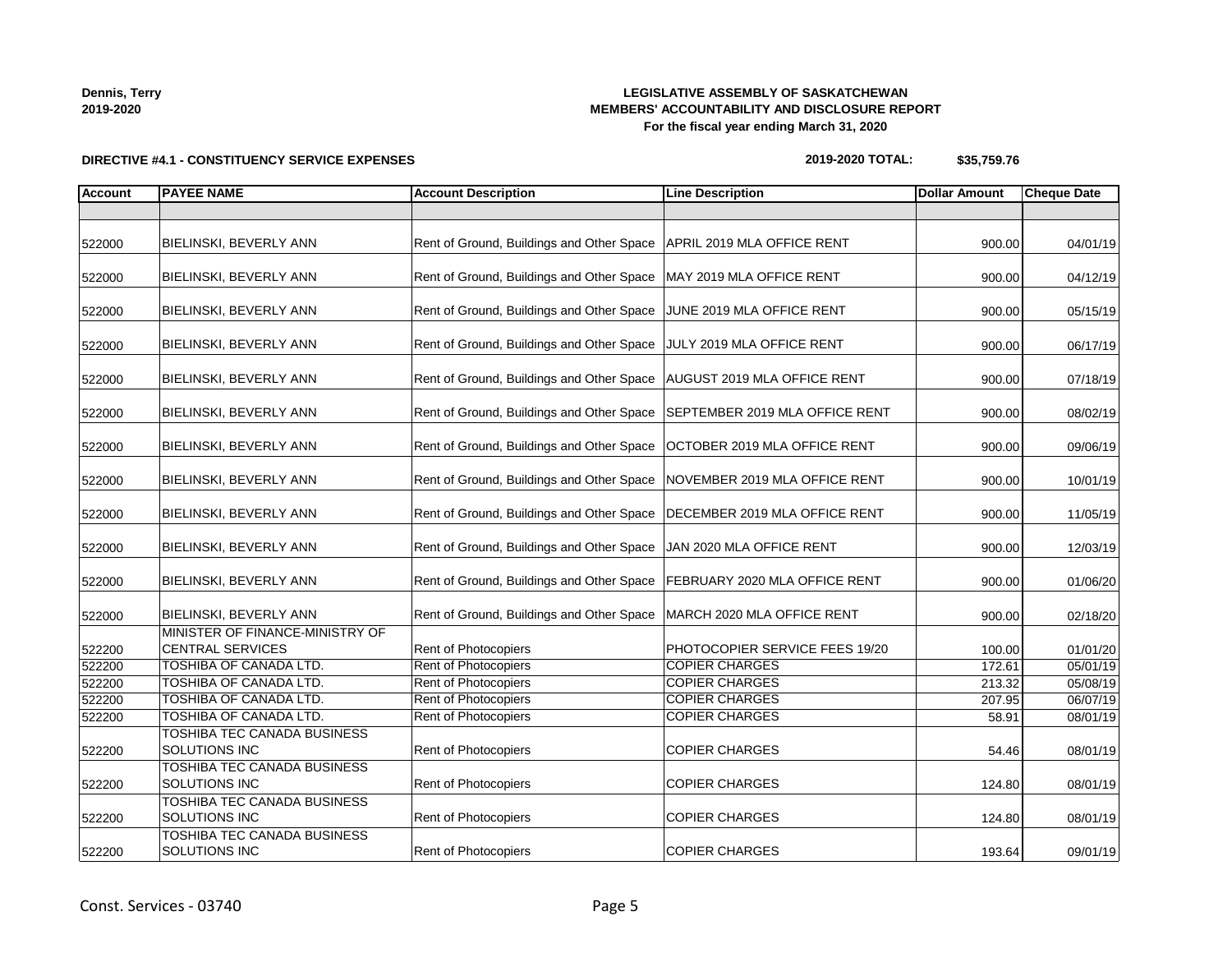| TOSHIBA TEC CANADA BUSINESS<br>SOLUTIONS INC<br>Rent of Photocopiers<br><b>COPIER CHARGES</b><br>158.26<br>522200<br><b>TOSHIBA TEC CANADA BUSINESS</b><br><b>SOLUTIONS INC</b><br><b>COPIER CHARGES</b><br>Rent of Photocopiers<br>522200<br>124.80<br><b>TOSHIBA TEC CANADA BUSINESS</b><br><b>SOLUTIONS INC</b><br><b>Rent of Photocopiers</b><br><b>COPIER CHARGES</b><br>522200<br>274.78<br><b>TOSHIBA TEC CANADA BUSINESS</b><br><b>SOLUTIONS INC</b><br><b>Rent of Photocopiers</b><br><b>COPIER CHARGES</b><br>522200<br>177.79<br><b>TOSHIBA TEC CANADA BUSINESS</b><br>SOLUTIONS INC<br>Rent of Photocopiers<br><b>COPIER CHARGE</b><br>522200<br>171.23<br><b>TOSHIBA TEC CANADA BUSINESS</b> | 10/01/19<br>11/01/19<br>12/01/19<br>01/01/20<br>02/01/20<br>03/01/20<br>08/01/19<br>06/01/19<br>11/15/19 |
|-----------------------------------------------------------------------------------------------------------------------------------------------------------------------------------------------------------------------------------------------------------------------------------------------------------------------------------------------------------------------------------------------------------------------------------------------------------------------------------------------------------------------------------------------------------------------------------------------------------------------------------------------------------------------------------------------------------|----------------------------------------------------------------------------------------------------------|
|                                                                                                                                                                                                                                                                                                                                                                                                                                                                                                                                                                                                                                                                                                           |                                                                                                          |
|                                                                                                                                                                                                                                                                                                                                                                                                                                                                                                                                                                                                                                                                                                           |                                                                                                          |
|                                                                                                                                                                                                                                                                                                                                                                                                                                                                                                                                                                                                                                                                                                           |                                                                                                          |
|                                                                                                                                                                                                                                                                                                                                                                                                                                                                                                                                                                                                                                                                                                           |                                                                                                          |
|                                                                                                                                                                                                                                                                                                                                                                                                                                                                                                                                                                                                                                                                                                           |                                                                                                          |
|                                                                                                                                                                                                                                                                                                                                                                                                                                                                                                                                                                                                                                                                                                           |                                                                                                          |
|                                                                                                                                                                                                                                                                                                                                                                                                                                                                                                                                                                                                                                                                                                           |                                                                                                          |
|                                                                                                                                                                                                                                                                                                                                                                                                                                                                                                                                                                                                                                                                                                           |                                                                                                          |
|                                                                                                                                                                                                                                                                                                                                                                                                                                                                                                                                                                                                                                                                                                           |                                                                                                          |
|                                                                                                                                                                                                                                                                                                                                                                                                                                                                                                                                                                                                                                                                                                           |                                                                                                          |
|                                                                                                                                                                                                                                                                                                                                                                                                                                                                                                                                                                                                                                                                                                           |                                                                                                          |
| <b>SOLUTIONS INC</b><br><b>Rent of Photocopiers</b><br><b>COPIER CHARGES</b><br>522200<br>195.77                                                                                                                                                                                                                                                                                                                                                                                                                                                                                                                                                                                                          |                                                                                                          |
| COMMUNITY INSURANCE INC.<br><b>Insurance Premiums</b><br><b>INSURANCE PREMIUMS</b><br>522500<br>506.68                                                                                                                                                                                                                                                                                                                                                                                                                                                                                                                                                                                                    |                                                                                                          |
| CANADA POST CORPORATION<br>Postal, Courier, Freight and Related<br><b>POSTAGE</b><br>525000<br>833.97                                                                                                                                                                                                                                                                                                                                                                                                                                                                                                                                                                                                     |                                                                                                          |
| Postal, Courier, Freight and Related<br><b>REIMB: POSTAGE</b><br>525000<br><b>DENNIS, TERRY</b><br>189.00                                                                                                                                                                                                                                                                                                                                                                                                                                                                                                                                                                                                 |                                                                                                          |
| Postal, Courier, Freight and Related<br><b>REIMB: POSTAGE</b><br>525000<br><b>DENNIS, TERRY</b><br>157.71                                                                                                                                                                                                                                                                                                                                                                                                                                                                                                                                                                                                 | 03/31/20                                                                                                 |
| PRAIRIE ADVERTISING DISTRIBUTORS                                                                                                                                                                                                                                                                                                                                                                                                                                                                                                                                                                                                                                                                          |                                                                                                          |
| Postal, Courier, Freight and Related<br><b>POSTAGE</b><br>LTD.<br>525000<br>130.60                                                                                                                                                                                                                                                                                                                                                                                                                                                                                                                                                                                                                        | 06/01/19                                                                                                 |
| Postal, Courier, Freight and Related<br><b>POSTAGE</b><br>SASKATCHEWAN PARTY CAUCUS<br>525000<br>58.59                                                                                                                                                                                                                                                                                                                                                                                                                                                                                                                                                                                                    | 09/01/19                                                                                                 |
| ZAVISLAK, GLADYS<br>Postal, Courier, Freight and Related<br><b>POSTAGE</b><br>525000<br>99.75                                                                                                                                                                                                                                                                                                                                                                                                                                                                                                                                                                                                             | 05/10/19                                                                                                 |
| ZAVISLAK, GLADYS<br>Postal, Courier, Freight and Related<br><b>POSTAGE</b><br>525000<br>16.80                                                                                                                                                                                                                                                                                                                                                                                                                                                                                                                                                                                                             | 12/18/19                                                                                                 |
| ZAVISLAK, GLADYS<br>Postal, Courier, Freight and Related<br><b>POSTAGE</b><br>525000<br>18.40                                                                                                                                                                                                                                                                                                                                                                                                                                                                                                                                                                                                             | 03/04/20                                                                                                 |
| <b>CANORA COIN LAUNDRY</b><br><b>General Contractual Services</b><br>CONTRACTOR SERVICES-CLEANING<br>529000<br>88.00                                                                                                                                                                                                                                                                                                                                                                                                                                                                                                                                                                                      | 08/01/19                                                                                                 |
| <b>General Contractual Services</b><br>RAKOCHY, DANNY<br><b>SNOW REMOVAL</b><br>529000<br>1,350.00                                                                                                                                                                                                                                                                                                                                                                                                                                                                                                                                                                                                        | 03/31/20                                                                                                 |
| MLA OFFICE JANITORIAL SERVICE<br>529000<br>SHUKIN, DELORES<br><b>General Contractual Services</b><br>75.00                                                                                                                                                                                                                                                                                                                                                                                                                                                                                                                                                                                                | 05/01/19                                                                                                 |
| SHUKIN, DELORES<br><b>General Contractual Services</b><br>MLA OFFICE JANITORIAL SERVICE<br>529000<br>75.00                                                                                                                                                                                                                                                                                                                                                                                                                                                                                                                                                                                                | 07/08/19                                                                                                 |
| SHUKIN, DELORES<br><b>General Contractual Services</b><br>MLA OFFICE JANITORIAL SERVICE<br>529000<br>100.00                                                                                                                                                                                                                                                                                                                                                                                                                                                                                                                                                                                               | 10/01/19                                                                                                 |
| <b>General Contractual Services</b><br>529000<br><b>SHUKIN, DELORES</b><br>MLA OFFICE JANITORIAL SERVICE<br>75.00                                                                                                                                                                                                                                                                                                                                                                                                                                                                                                                                                                                         | 12/01/19                                                                                                 |
| <b>SHUKIN, DELORES</b><br><b>General Contractual Services</b><br>MLA OFFICE JANITORIAL SERVICE<br>529000<br>75.00                                                                                                                                                                                                                                                                                                                                                                                                                                                                                                                                                                                         | 01/27/20                                                                                                 |
| SHUKIN, DELORES<br><b>General Contractual Services</b><br>MLA OFFICE JANITORIAL SERVICE<br>529000<br>75.00                                                                                                                                                                                                                                                                                                                                                                                                                                                                                                                                                                                                | 03/14/20                                                                                                 |
| <b>Communications Development Costs</b><br><b>SOURCE EMBROIDERY</b><br><b>COMMUNICATION DEVELOPMENT</b><br>530000<br>2,671.20                                                                                                                                                                                                                                                                                                                                                                                                                                                                                                                                                                             | 01/23/20                                                                                                 |
| 530300<br>MARU GROUP CANADA INC.<br>Primary Research/Focus group<br>Ad Hoc Research<br>632.98                                                                                                                                                                                                                                                                                                                                                                                                                                                                                                                                                                                                             | 05/01/19                                                                                                 |
| Primary Research/Focus group<br>530300<br>MARU GROUP CANADA INC.<br>Ad Hoc Research<br>632.98                                                                                                                                                                                                                                                                                                                                                                                                                                                                                                                                                                                                             | 08/01/19                                                                                                 |
| Primary Research/Focus group<br>530300<br>MARU GROUP CANADA INC.<br>AD HOC RESEARCH<br>661.11                                                                                                                                                                                                                                                                                                                                                                                                                                                                                                                                                                                                             | 11/01/19                                                                                                 |
| MARU GROUP CANADA INC.<br>Primary Research/Focus group<br>Ad Hoc Research<br>530300<br>661.11                                                                                                                                                                                                                                                                                                                                                                                                                                                                                                                                                                                                             | 03/01/20                                                                                                 |
| <b>BROADCASTING STATION GX RADIO</b><br>Media Placement<br><b>ADVERTISING</b><br>530500<br>239.50                                                                                                                                                                                                                                                                                                                                                                                                                                                                                                                                                                                                         | 12/01/19                                                                                                 |
| <b>ADVERTISING</b><br><b>BROADCASTING STATION GX RADIO</b><br>Media Placement<br>239.50<br>530500                                                                                                                                                                                                                                                                                                                                                                                                                                                                                                                                                                                                         | 12/01/19                                                                                                 |
| CANORA GOLF & COUNTRY CLUB<br>Media Placement<br>ADVERTISING - NO GST<br>530500<br>333.32                                                                                                                                                                                                                                                                                                                                                                                                                                                                                                                                                                                                                 | 05/02/19                                                                                                 |
|                                                                                                                                                                                                                                                                                                                                                                                                                                                                                                                                                                                                                                                                                                           |                                                                                                          |
| CANORA MINOR HOCKEY ASSOCIATION   Media Placement<br><b>ADVERTISING</b><br>530500<br>500.00                                                                                                                                                                                                                                                                                                                                                                                                                                                                                                                                                                                                               | 10/02/19                                                                                                 |
| <b>REIMB: ADVERTISING</b><br>DENNIS, TERRY<br>Media Placement<br>530500<br>80.00                                                                                                                                                                                                                                                                                                                                                                                                                                                                                                                                                                                                                          | 01/28/20                                                                                                 |
| <b>DENNIS, TERRY</b><br><b>Media Placement</b><br><b>REIMB: ADVERTISING</b><br>530500<br>80.00                                                                                                                                                                                                                                                                                                                                                                                                                                                                                                                                                                                                            | 01/28/20                                                                                                 |
| KAMSACK RIVERSIDE GOLF CLUB INC.<br>Media Placement<br><b>ADVERTISING</b><br>530500<br>538.75                                                                                                                                                                                                                                                                                                                                                                                                                                                                                                                                                                                                             | 06/04/19                                                                                                 |
| PNG PRAIRIE NEWSPAPER GROUP<br>Media Placement<br><b>ADVERTISING</b><br>530500<br>328.80                                                                                                                                                                                                                                                                                                                                                                                                                                                                                                                                                                                                                  | 05/01/19                                                                                                 |
| <b>ADVERTISING</b><br>530500<br>PNG PRAIRIE NEWSPAPER GROUP<br>Media Placement<br>35.00<br>05/01/19                                                                                                                                                                                                                                                                                                                                                                                                                                                                                                                                                                                                       |                                                                                                          |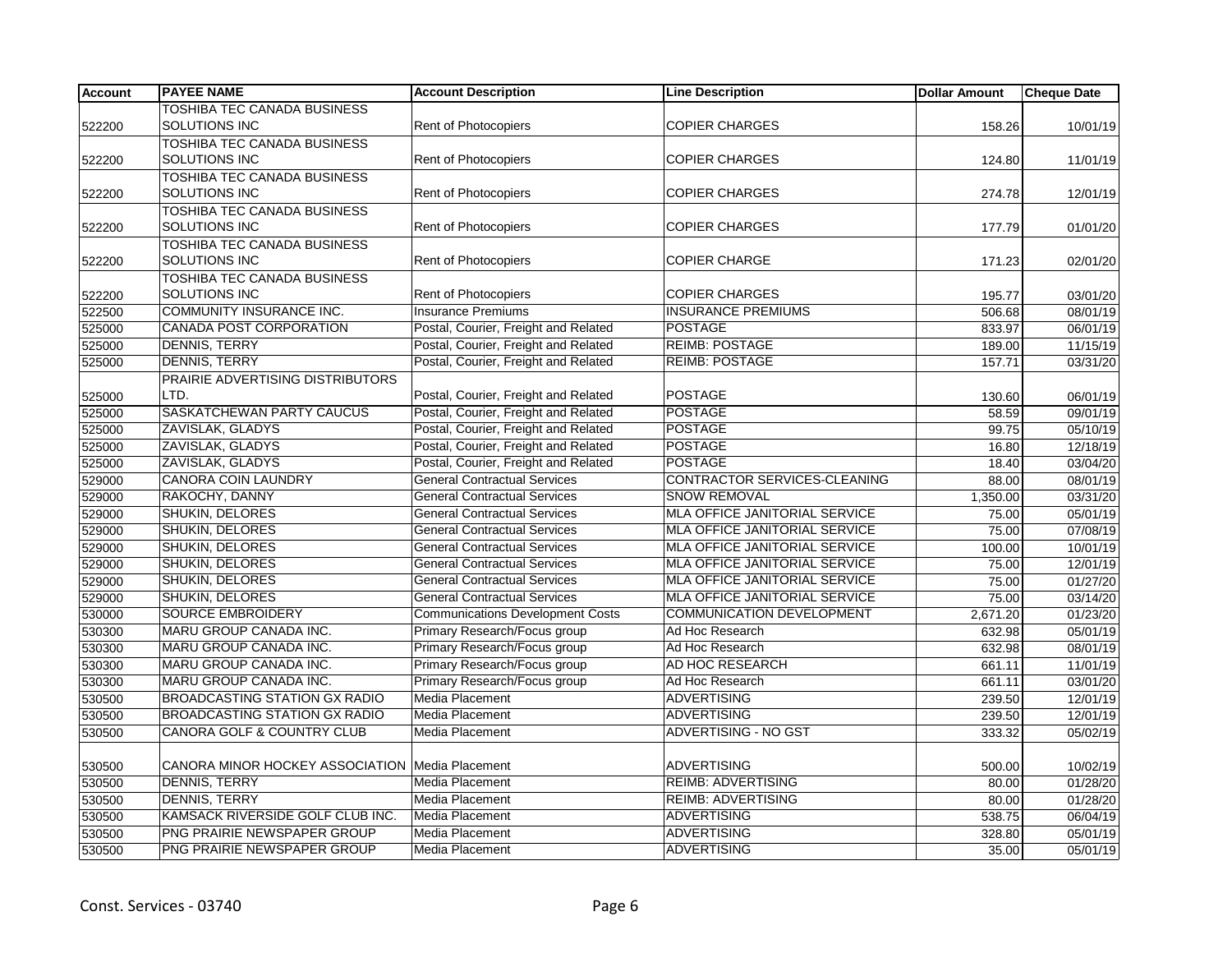| <b>Account</b> | <b>PAYEE NAME</b>                  | <b>Account Description</b>             | <b>Line Description</b>       | <b>Dollar Amount</b> | <b>Cheque Date</b> |
|----------------|------------------------------------|----------------------------------------|-------------------------------|----------------------|--------------------|
| 530500         | PNG PRAIRIE NEWSPAPER GROUP        | <b>Media Placement</b>                 | <b>ADVERTISING</b>            | 427.80               | 05/02/19           |
| 530500         | PNG PRAIRIE NEWSPAPER GROUP        | Media Placement                        | <b>ADVERTISING</b>            | 99.00                | 06/01/19           |
| 530500         | PNG PRAIRIE NEWSPAPER GROUP        | Media Placement                        | <b>ADVERTISING</b>            | 963.00               | 06/01/19           |
| 530500         | PNG PRAIRIE NEWSPAPER GROUP        | Media Placement                        | <b>ADVERTISING</b>            | 693.80               | 07/01/19           |
| 530500         | PNG PRAIRIE NEWSPAPER GROUP        | Media Placement                        | <b>ADVERTISING</b>            | 99.00                | 07/01/19           |
| 530500         | PNG PRAIRIE NEWSPAPER GROUP        | Media Placement                        | <b>ADVERTISING</b>            | 110.72               | 08/01/19           |
| 530500         | PNG PRAIRIE NEWSPAPER GROUP        | <b>Media Placement</b>                 | <b>ADVERTISING</b>            | 256.00               | 10/01/19           |
| 530500         | PNG PRAIRIE NEWSPAPER GROUP        | <b>Media Placement</b>                 | <b>ADVERTISING</b>            | 328.80               | 10/01/19           |
| 530500         | PNG PRAIRIE NEWSPAPER GROUP        | Media Placement                        | <b>ADVERTISING</b>            | 657.60               | 10/16/19           |
| 530500         | PNG PRAIRIE NEWSPAPER GROUP        | Media Placement                        | <b>ADVERTISING</b>            | 372.00               | 11/01/19           |
| 530500         | PNG PRAIRIE NEWSPAPER GROUP        | Media Placement                        | <b>ADVERTISING</b>            | 147.00               | 11/13/19           |
| 530500         | PNG PRAIRIE NEWSPAPER GROUP        | Media Placement                        | <b>ADVERTISING</b>            | 328.80               | 12/01/19           |
| 530500         | PNG PRAIRIE NEWSPAPER GROUP        | Media Placement                        | <b>ADVERTISING</b>            | 85.00                | 01/01/20           |
| 530500         | PNG PRAIRIE NEWSPAPER GROUP        | Media Placement                        | <b>ADVERTISING</b>            | 201.00               | 01/01/20           |
| 530500         | PNG PRAIRIE NEWSPAPER GROUP        | Media Placement                        | <b>ADVERTISING</b>            | 44.00                | 01/22/20           |
| 530500         | PNG PRAIRIE NEWSPAPER GROUP        | <b>Media Placement</b>                 | <b>ADVERTISING</b>            | 205.44               | 02/01/20           |
| 530500         | PNG PRAIRIE NEWSPAPER GROUP        | Media Placement                        | <b>ADVERTISING</b>            | 66.00                | 02/12/20           |
| 530500         | PNG PRAIRIE NEWSPAPER GROUP        | Media Placement                        | <b>ADVERTISING</b>            | 338.88               | 02/19/20           |
| 530500         | PNG PRAIRIE NEWSPAPER GROUP        | Media Placement                        | <b>ADVERTISING</b>            | 261.00               | 03/25/20           |
| 530800         | <b>WESTERN LITHO PRINTERS LTD.</b> | Publications                           | <b>NEWSLETTERS</b>            | 853.88               | 07/01/19           |
| 530900         | <b>BAZAAR &amp; NOVELTY</b>        | Promotional Items                      | PROMOTIONAL ITEMS             | 754.22               | 05/01/19           |
| 530900         | <b>BAZAAR &amp; NOVELTY</b>        | Promotional Items                      | SASK FLAG LAPEL PINS          | 263.95               | 06/01/19           |
| 530900         | <b>BAZAAR &amp; NOVELTY</b>        | Promotional Items                      | SASK FLAG LAPEL PINS          | 515.96               | 06/05/19           |
| 530900         | CANORA, TOWN OF                    | <b>Promotional Items</b>               | PROMOTIONAL ITEMS             | 200.00               | 10/18/19           |
| 530900         | PNG PRAIRIE NEWSPAPER GROUP        | <b>Promotional Items</b>               | ADVERTISING- POSTCARD INSERT  | 237.97               | 12/01/19           |
| 542000         | ZAVISLAK, GLADYS                   | Travel                                 | CA TRAVEL JUN 25 2019         | 247.70               | 07/01/19           |
| 542000         | ZAVISLAK, GLADYS                   | Travel                                 | CA TRAVEL JULY 23 2019        | 46.95                | 08/01/19           |
|                |                                    | Deputy Minister/Ministry Head Business |                               |                      |                    |
| 543201         | <b>CONEXUS ARTS CENTRE</b>         | <b>Expenses - Refreshments</b>         | <b>STUDENT DRINKS</b>         | 15.00                | 02/01/20           |
| 550100         | PNG PRAIRIE NEWSPAPER GROUP        | <b>Printed Forms</b>                   | <b>LETTERHEAD</b>             | 174.90               | 07/01/19           |
| 550200         | <b>CANORA COURIER LTD.</b>         | Books, Mags and Ref Materials          | <b>SUBSCRIPTION</b>           | 42.00                | 04/01/19           |
| 550200         | <b>CANORA COURIER LTD.</b>         | Books, Mags and Ref Materials          | SUBSCRIPTION RENEWAL NO GST   | 40.00                | 06/01/19           |
| 550200         | CANORA COURIER LTD.                | Books, Mags and Ref Materials          | SUBSCRIPTION RENEWAL NO GST   | 40.00                | 11/01/19           |
| 550200         | PRAIRIES NORTH MAGAZINE            | Books, Mags and Ref Materials          | <b>SUBSCRIPTION</b>           | 25.00                | 12/05/19           |
| 550200         | R.M. OF BUCHANAN NO. 304           | Books, Mags and Ref Materials          | RM MAP - NO GST               | 18.00                | 05/01/19           |
| 550200         | R.M. OF LIVINGSTON NO. 331         | Books, Mags and Ref Materials          | <b>RM MAPS</b>                | 15.00                | 12/04/19           |
| 550200         | R.M. OF SLIDING HILLS NO. 273      | Books, Mags and Ref Materials          | <b>RM MAPS</b>                | 12.00                | 08/01/19           |
| 550200         | R.M. OF ST. PHILIPS NO. 301        | Books, Mags and Ref Materials          | <b>RM MAPS</b>                | 12.00                | 09/01/19           |
| 550200         | YORKTON THIS WEEK                  | Books, Mags and Ref Materials          | <b>NEWSPAPER SUBSCRIPTION</b> | 69.55                | 02/25/20           |
| 550200         | <b>ZAVISLAK, GLADYS</b>            | Books, Mags and Ref Materials          | <b>RM MAP</b>                 | 20.00                | 08/21/19           |
| 555000         | <b>CANORA COIN LAUNDRY</b>         | Other Material and Supplies            | <b>RUG CLEANING</b>           | 88.00                | 03/01/20           |
| 555000         | CANORA, TOWN OF                    | <b>Other Material and Supplies</b>     | OFFICE SUPPLIES NO GST        | 200.00               | 10/01/19           |
| 555000         | <b>DENNIS, TERRY</b>               | Other Material and Supplies            | <b>REIMB:OFFICE SUPPLIES</b>  | 97.12                | 11/01/19           |
| 555000         | DENNIS, TERRY                      | <b>Other Material and Supplies</b>     | REIMB: OFFICE SUPPLIES        | 40.82                | 11/15/19           |
| 555000         | DENNIS, TERRY                      | <b>Other Material and Supplies</b>     | <b>REIMB: OFFICE SUPPLIES</b> | 7.77                 | 03/04/20           |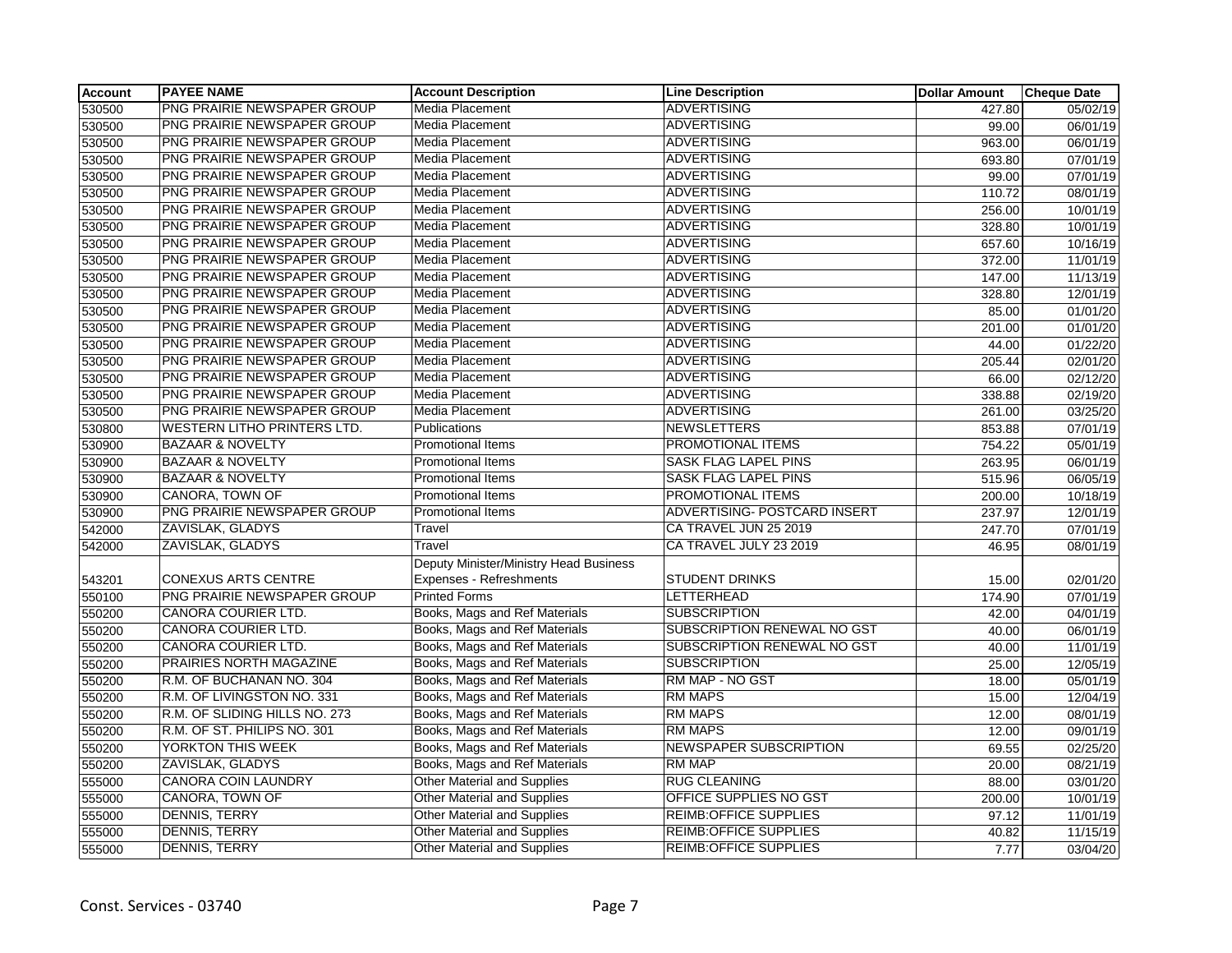| <b>Account</b> | <b>IPAYEE NAME</b>      | <b>Account Description</b>         | <b>Line Description</b>       | Dollar Amount | <b>Cheque Date</b> |
|----------------|-------------------------|------------------------------------|-------------------------------|---------------|--------------------|
| 555000         | <b>DENNIS, TERRY</b>    | <b>Other Material and Supplies</b> | <b>REIMB: OFFICE SUPPLIES</b> | 24.38         | 03/31/20           |
| 555000         | <b>DENNIS, TERRY</b>    | Other Material and Supplies        | <b>REIMB:OFFICE SUPPLIES</b>  | 15.26         | 03/31/20           |
| 555000         | ZAVISLAK, GLADYS        | Other Material and Supplies        | <b>OFFICE SUPPLIES</b>        | 93.73         | 05/01/19           |
| 555000         | ZAVISLAK, GLADYS        | Other Material and Supplies        | <b>OFFICE SUPPLIES</b>        | 37.68         | 05/10/19           |
| 555000         | ZAVISLAK, GLADYS        | Other Material and Supplies        | <b>OFFICE SUPPLIES</b>        | 852.60        | 08/15/19           |
| 555000         | ZAVISLAK, GLADYS        | Other Material and Supplies        | <b>OFFICE SUPPLIES</b>        | 25.68         | 08/21/19           |
| 555000         | <b>ZAVISLAK, GLADYS</b> | Other Material and Supplies        | <b>OFFICE SUPPLIES</b>        | 116.75        | 11/07/19           |
| 555000         | ZAVISLAK, GLADYS        | Other Material and Supplies        | <b>OFFICE SUPPLIES</b>        | 8.24          | 12/18/19           |
| 555000         | ZAVISLAK, GLADYS        | Other Material and Supplies        | <b>OFFICE SUPPLIES</b>        | 2.63          | 03/04/20           |
| 555000         | ZAVISLAK, GLADYS        | Other Material and Supplies        | <b>OFFICE SUPPLIES</b>        | 18.75         | 03/16/20           |
| 555000         | ZAVISLAK, GLADYS        | Other Material and Supplies        | <b>OFFICE SUPPLIES</b>        | 99.87         | 03/31/20           |
| 555080         | ZAVISLAK, GLADYS        | Other Misc Material and Supplies   | <b>FRAMES</b>                 | 29.69         | 03/04/20           |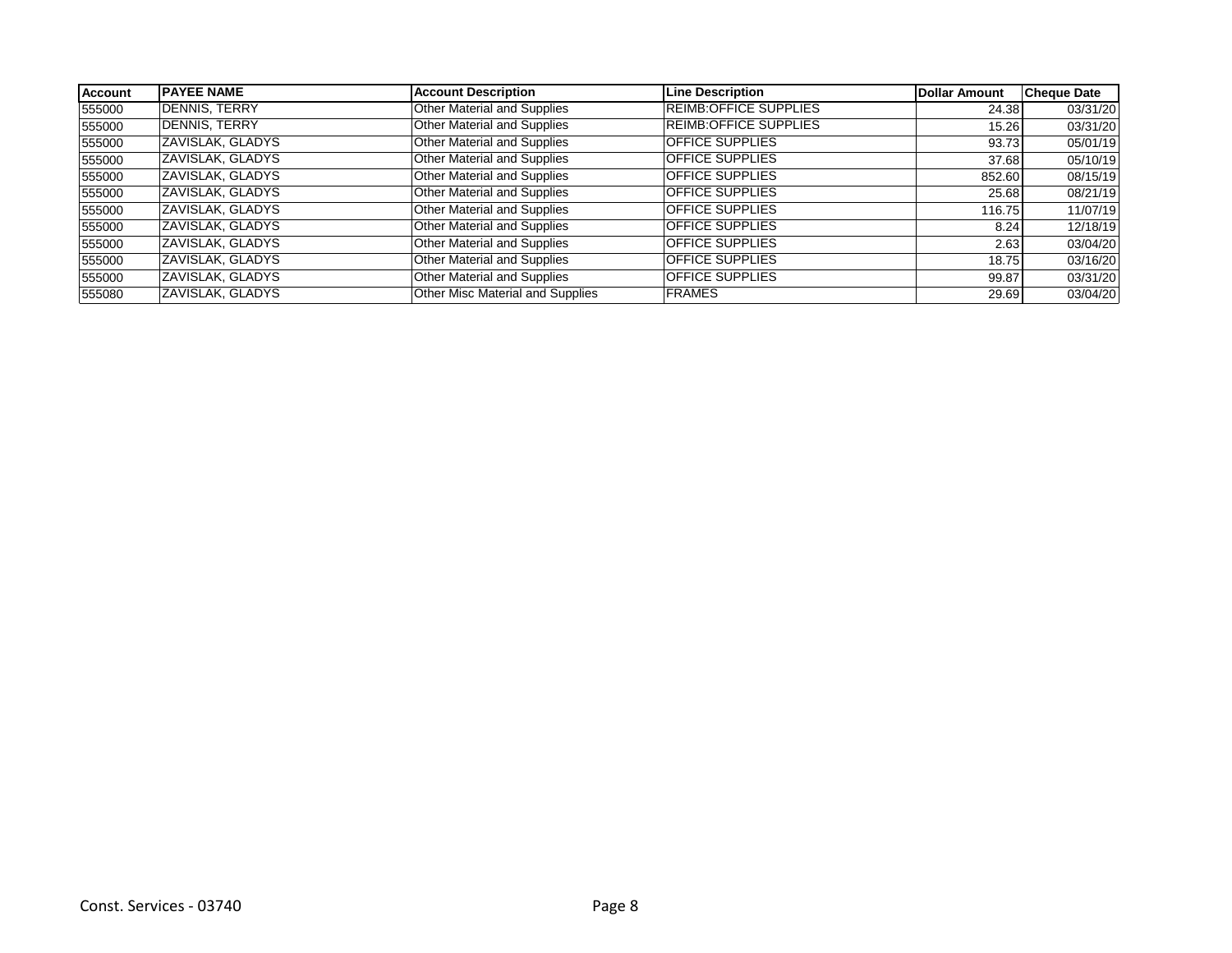**Dennis, Terry 2019-2020**

# **LEGISLATIVE ASSEMBLY OF SASKATCHEWAN MEMBERS' ACCOUNTABILITY AND DISCLOSURE REPORT For the fiscal year ending March 31, 2020**

### **DIRECTIVE #6 - CONSTITUENCY ASSISTANT EXPENSES**

**2019-2020 TOTAL: \$46,221.36**

| <b>Account</b> | <b>Payee Name</b>         | <b>Account Description</b>    | <b>Dollar Amount</b> | <b>Cheque Date</b> |  |
|----------------|---------------------------|-------------------------------|----------------------|--------------------|--|
|                |                           |                               |                      |                    |  |
| 513000         | ZAVISLAK, GLADYS M        | <b>Out-of-Scope Permanent</b> | 0.00                 | 04/03/19           |  |
| 513000         | ZAVISLAK, GLADYS M        | Out-of-Scope Permanent        | 1,600.00             | 04/16/19           |  |
| 513000         | ZAVISLAK, GLADYS M        | Out-of-Scope Permanent        | 1,600.00             | 05/01/19           |  |
| 513000         | ZAVISLAK, GLADYS M        | Out-of-Scope Permanent        | 1,600.00             | 05/15/19           |  |
| 513000         | <b>ZAVISLAK, GLADYS M</b> | Out-of-Scope Permanent        | 1,600.00             | 05/29/19           |  |
| 513000         | ZAVISLAK, GLADYS M        | Out-of-Scope Permanent        | 1,600.00             | 06/12/19           |  |
| 513000         | ZAVISLAK, GLADYS M        | Out-of-Scope Permanent        | 1,600.00             | 06/26/19           |  |
| 513000         | ZAVISLAK, GLADYS M        | Out-of-Scope Permanent        | 1,600.00             | 07/10/19           |  |
| 513000         | ZAVISLAK, GLADYS M        | Out-of-Scope Permanent        | 1,600.00             | 07/24/19           |  |
| 513000         | ZAVISLAK, GLADYS M        | Out-of-Scope Permanent        | 1,600.00             | 08/07/19           |  |
| 513000         | ZAVISLAK, GLADYS M        | Out-of-Scope Permanent        | 1,600.00             | 08/21/19           |  |
| 513000         | ZAVISLAK, GLADYS M        | Out-of-Scope Permanent        | 1,600.00             | 09/04/19           |  |
| 513000         | ZAVISLAK, GLADYS M        | Out-of-Scope Permanent        | 1,600.00             | 09/18/19           |  |
| 513000         | ZAVISLAK, GLADYS M        | Out-of-Scope Permanent        | 1,600.00             | 10/02/19           |  |
| 513000         | ZAVISLAK, GLADYS M        | Out-of-Scope Permanent        | 1,600.00             | 10/16/19           |  |
| 513000         | ZAVISLAK, GLADYS M        | Out-of-Scope Permanent        | 1,600.00             | 11/01/19           |  |
| 513000         | ZAVISLAK, GLADYS M        | Out-of-Scope Permanent        | 1,600.00             | 11/13/19           |  |
| 513000         | ZAVISLAK, GLADYS M        | Out-of-Scope Permanent        | 1,600.00             | 11/27/19           |  |
| 513000         | ZAVISLAK, GLADYS M        | Out-of-Scope Permanent        | 1,600.00             | 12/11/19           |  |
| 513000         | ZAVISLAK, GLADYS M        | Out-of-Scope Permanent        | 1,600.00             | 12/24/19           |  |
| 513000         | ZAVISLAK, GLADYS M        | <b>Out-of-Scope Permanent</b> | 1,600.00             | 01/08/20           |  |
| 513000         | ZAVISLAK, GLADYS M        | Out-of-Scope Permanent        | 1,696.00             | 01/23/20           |  |
| 513000         | ZAVISLAK, GLADYS M        | Out-of-Scope Permanent        | 1,696.00             | 02/05/20           |  |
| 513000         | ZAVISLAK, GLADYS M        | Out-of-Scope Permanent        | 1,696.00             | 02/20/20           |  |
| 513000         | ZAVISLAK, GLADYS M        | Out-of-Scope Permanent        | 1,696.00             | 03/04/20           |  |
| 513000         | ZAVISLAK, GLADYS M        | Out-of-Scope Permanent        | 1,696.00             | 03/18/20           |  |
| 513000         | ZAVISLAK, GLADYS M        | Out-of-Scope Permanent        | 1,696.00             | 04/01/20           |  |
| 513000         | ZAVISLAK, GLADYS M        | Out-of-Scope Permanent        | 572.40               | 04/09/20           |  |
| 514000         | GABORA, DEBRA             | Casual/Term                   | 188.33               | 05/29/19           |  |
| 514000         | <b>GABORA, DEBRA</b>      | Casual/Term                   | 941.67               | 07/24/19           |  |
| 514000         | <b>GABORA, DEBRA</b>      | Casual/Term                   | 188.33               | 08/07/19           |  |
| 514000         | GABORA, DEBRA             | Casual/Term                   | 188.33               | 10/02/19           |  |
| 514000         | GABORA, DEBRA             | Casual/Term                   | 188.33               | 11/13/19           |  |
| 514000         | GABORA, DEBRA             | Casual/Term                   | 376.66               | 12/11/19           |  |
| 514000         | GABORA, DEBRA             | Casual/Term                   | 199.54               | 03/18/20           |  |
| 514000         | <b>KWAS, JESSICA</b>      | Casual/Term                   | 294.28               | 10/02/19           |  |
| 514000         | <b>KWAS, JESSICA</b>      | Casual/Term                   | 141.25               | 10/16/19           |  |
| 514000         | <b>KWAS, JESSICA</b>      | Casual/Term                   | 188.33               | 11/01/19           |  |